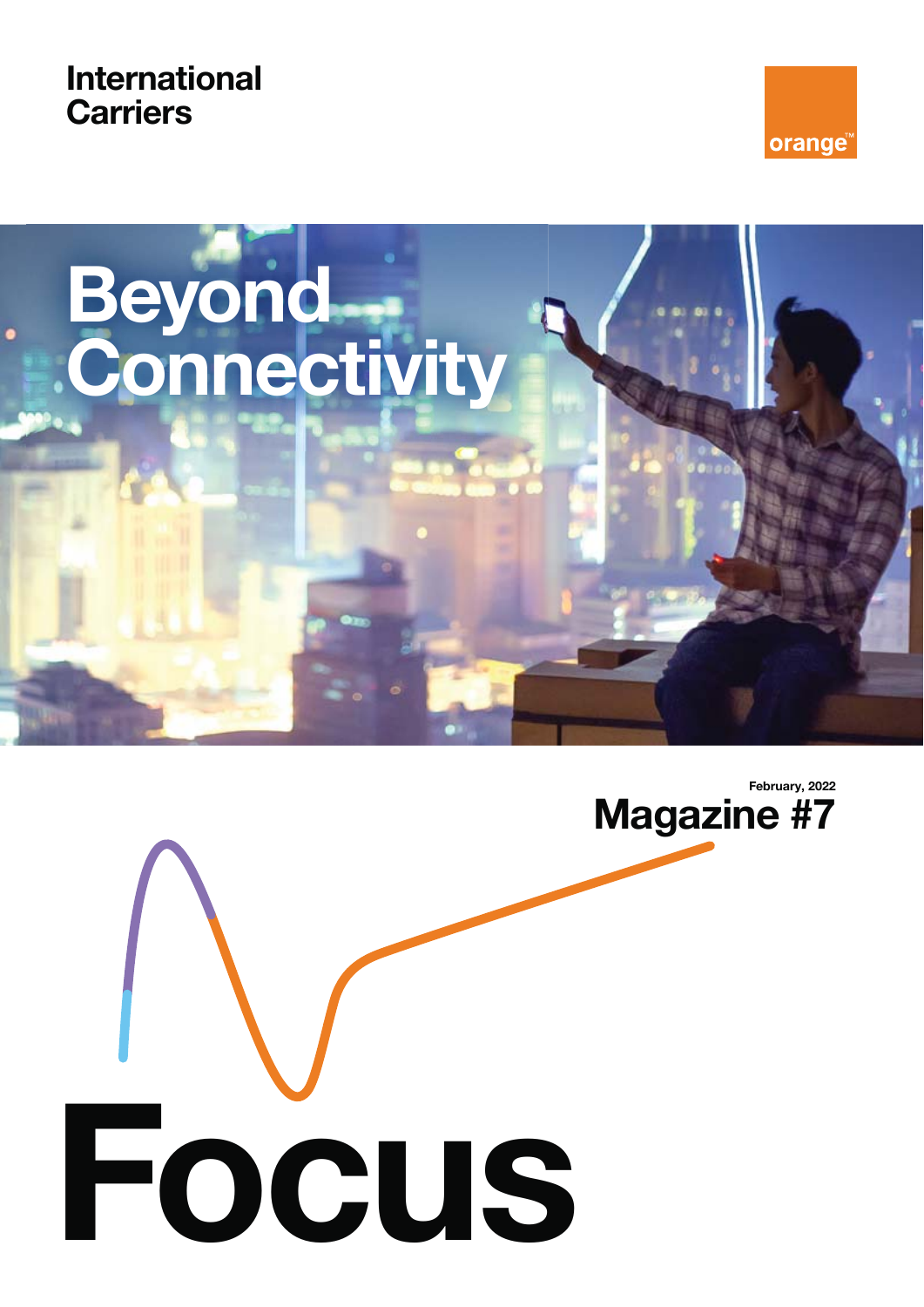# **Designing and Delivering enriched connectivity**



**Emmanuel Rochas** CEO, International Carriers, **Orange** 

**There is no question about it, the pandemic has triggered a quantum leap in the digital transformation and, as a result, connectivity requirements have been transformed forever. Expectations are now all about automated, virtualized, seamless, secured networks that**  offer both global reach and real-time scalable **bandwidth.**

#### **What lies beyond connectivity**

Connectivity is definitely the cornerstone of society which gives us, carriers, a unique position. Our challenge is now to stay relevant and develop capabilities to enable the digital society. To remain valuable partners in this new world, we therefore have to offer stronger and more responsive networks, but also go beyond connectivity to propose personalized **digital customer journeys**, monetization solutions, **security design options** and **green technologies**.

Looking ahead, the full introduction of 5G will accelerate the digital shift, while intensifying the verticalization of our industry, triggering the move away from a one-size-fits-all environment towards an hyper-personalization and hyper-virtualization of the entire

value-chain. Standard and automized network functions shall enable tailored solutions to support the unique use cases of our customers: this is the new foundation of our business. We have the acumen to make this shift, which involves offering both leading-edge global connectivity and value-added personalized solutions on top.

#### **Orange is your trusted partner**

At Orange we fully embrace this vision of our role as a leading international carrier. We make global connectivity more agile and secured thanks to our New Generation International Network supported by our 450,000 km of submarine cables, 45,000 km of terrestrial fiber network and 450 PoPs. Sustainability is at the heart of our Orange strategic project **Engage 2025**

and we target for instance that 50% of our electricity consumption will be from sustainable sources by 2025.

Moreover, we take the time to listen to our customers' needs, no matter their size, and we respond. A direct result is our flexible product portfolio, structured with three service levels across our **lines of solutions**: Essential, Dynamic and Intense. From there, we go the extra mile to bring you the best of both worlds with our digital **eCare** platform, which is underpinned by personalized human support no matter where you are in the world.

At Orange we have the long-term vision, the capabilities, and most importantly the will to be your trusted partner as we continue our journey beyond connectivity.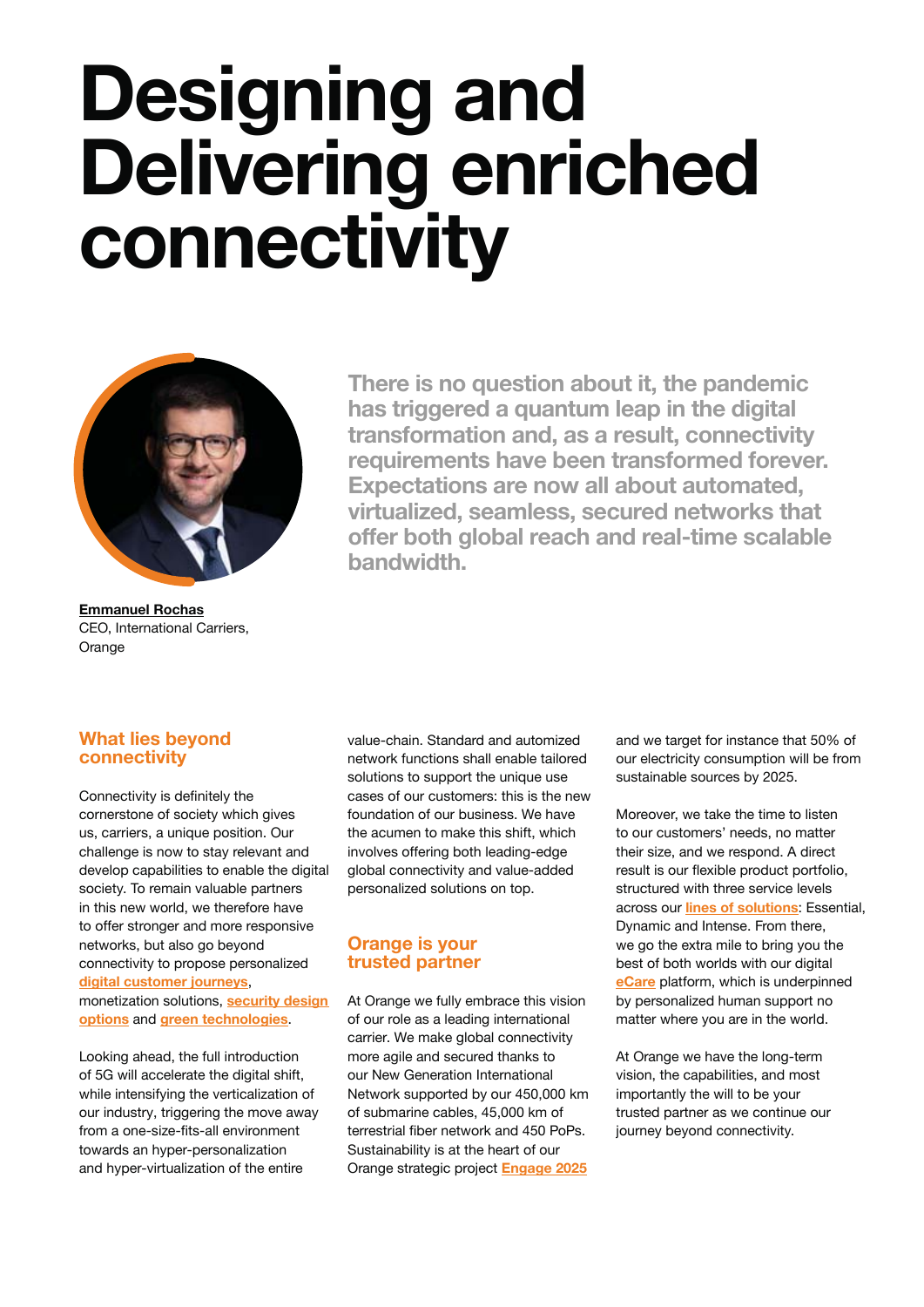## **Flexibility and agility are the engine of your evolution**

**Customers' expectations are now all about dependable, pervasive,**  and seamless connectivity. Gone are the days where one-size-fits-all **solutions were good enough.**

### **Empowering a new breed of operators**

Today's operators are expected to scale connectivity in real-time, while redefining their customer interaction towards a digital model. They must also learn to innovate quickly and adopt rapid decision-making processes across the board, so that they can launch services in a matter of weeks.

Bandwidth-hungry usage will only continue to grow exponentially, so operators must keep up with the demand on a global basis. Additionally, latency sensitive applications are around the corner, moving high quality and security to the top of the list of priorities.

Operators of the future must therefore reinvent themselves and commit to providing high-quality, nimble, self-serve, personalized solutions to their whole customer ecosystem.

### **Orange new generation international network**

Orange's new generation intelligent network combines the extensive footprint of a B2B network with the high bandwidth of a wholesale network. A new SDN infra layer with 100 points paves the way for the massive virtualization of network functions such as access, security, voice and roaming. This provides a clear separation between the infrastructure and service layers and hence allows more flexibility and adaptability, as

well as greater cost-efficiency. It also enables operators to reduce the deployment time of new services from months to just a few clicks, in any of our 100 Points of Presence.

Our ultimate goal is zero-touch provisioning, where operators can use automation tools for all their network and service configuration needs. We provide the highest quality of service with a latency of less than 10ms for 80% of our customers, a feature that is becoming critical in today's real-time world.

Our new fully software-defined and automated network has all the attributes required to power your future digital evolution: simplicity, efficiency, control and agility.

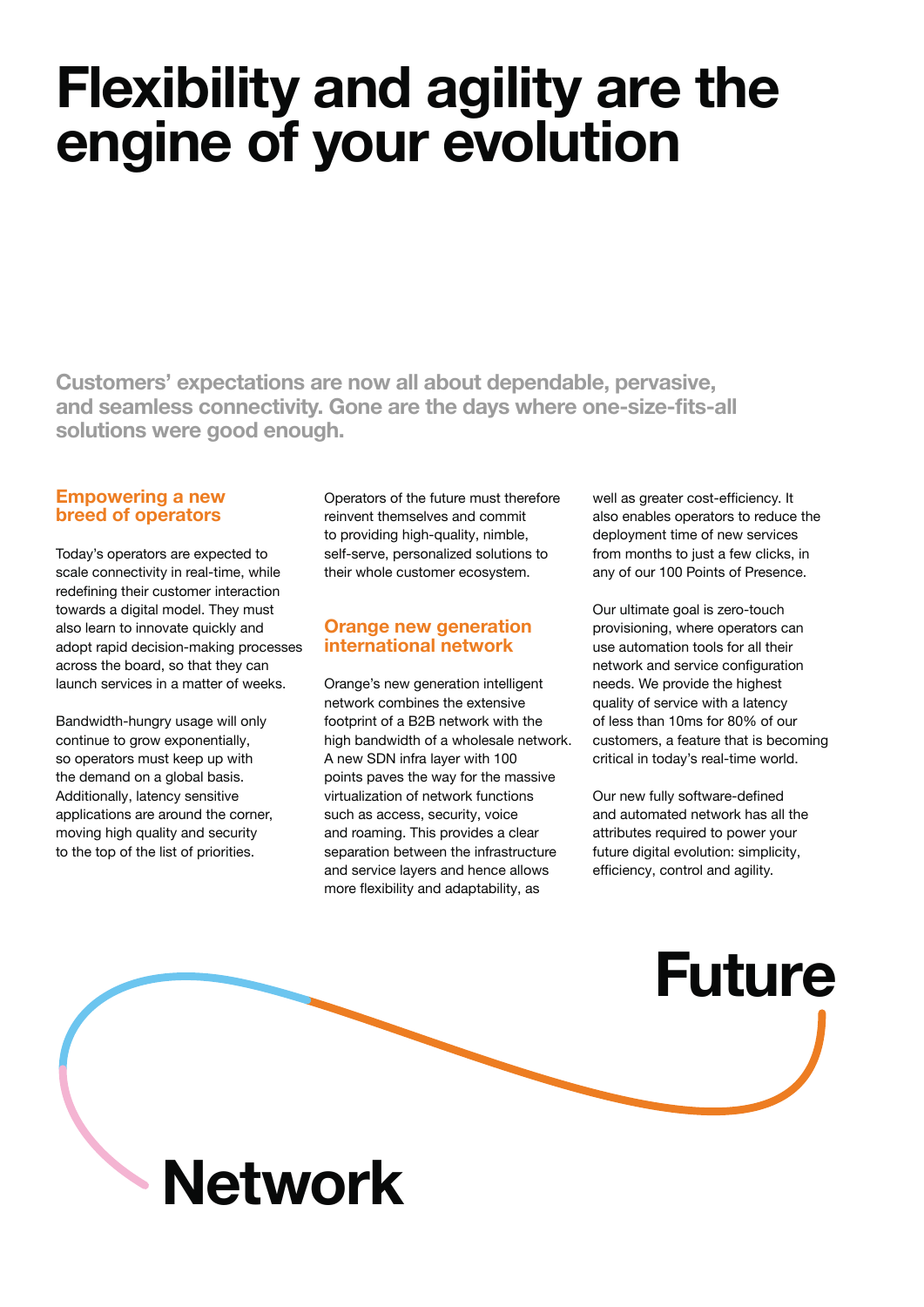# **Roaming - On the verge of a new dawn Interview**



**Cédric Gonin**  Senior Marketing Director Mobile Services International Carriers, Orange

### **What is the current state of roaming?**

The pandemic put unprecedented pressure on **roaming business**, with a record decline in traffic levels. This resulted in pressure on roaming rates and a realignment of the business model to reduce minimum fees and commitments, in the hope of alleviating financial risks.

Going forward, the pandemic will impact the roaming business for some time to come, with intra-regional traffic slowly returning, and global traffic not expected to return to pre-pandemic levels before 2023 or 2024.

Other trends, such as global Roam-Like-Home offers for example will play a part in transforming the **roaming** landscape as we know it, as carriers' cost structures, and to some extent their capacity to innovate, will be put under significant pressure. This will have a momentous long-term impact on the whole roaming value chain.

However, a new dawn is coming, triggered by the advent of 5G and the complexity it will bring.

### **Opportunity**

### **What type of roaming complexity will 5G generate?**

**5G** will bring a significant amount of complexity around signaling, capacity management, end-to-end quality of service all the way to the visited network, slicing, local break-out, **security** and the list goes on.

In addition, 5G will not only interconnect operators but also devices using three different models, namely mobile broadband, massive IoT and ultra-reliable low-latency communication (URLLC). This means that much more investment in capacity, quality management capabilities and intelligent platforms will be required in order to handle all this added intricacy.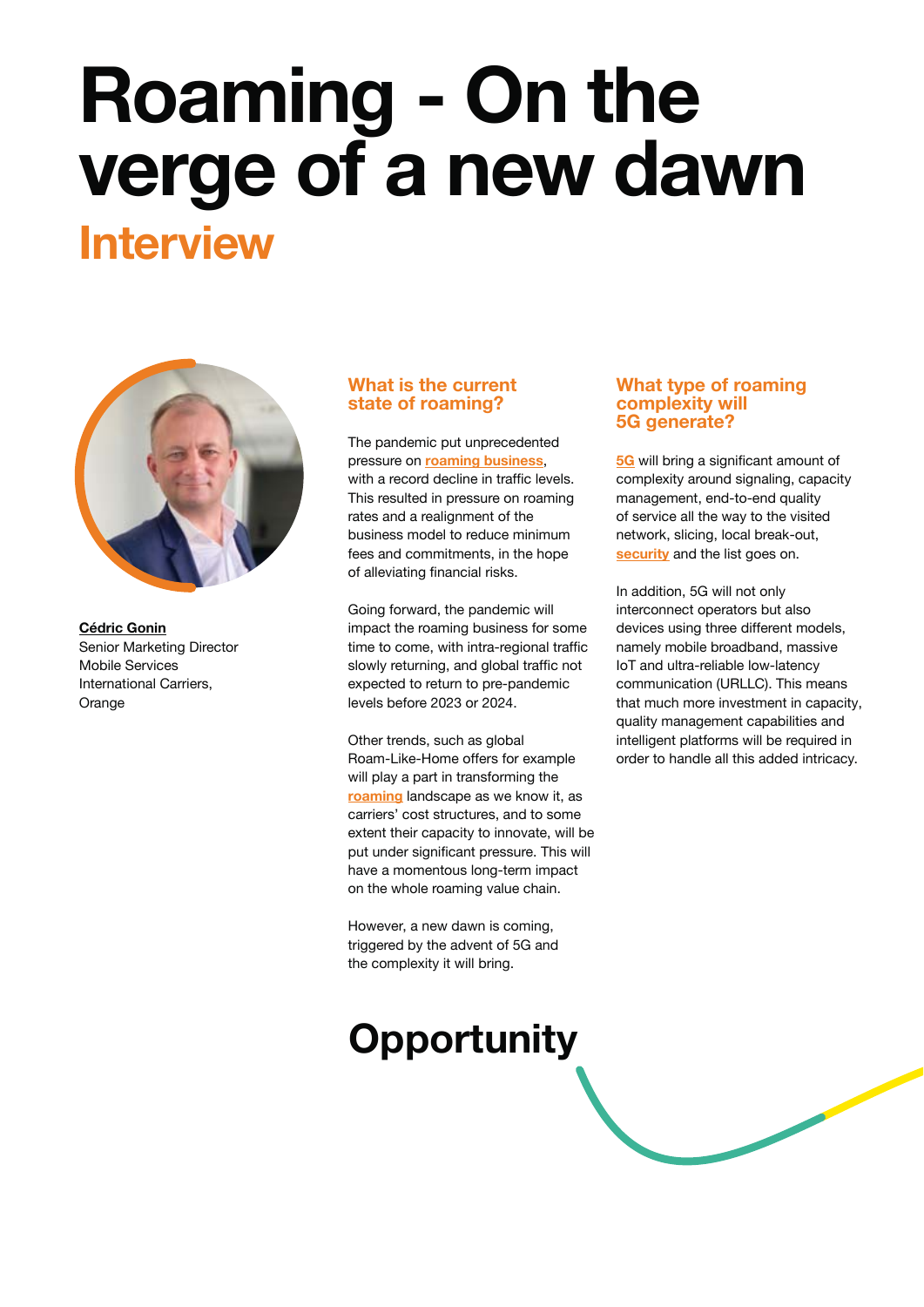Furthermore, if you add in requirements around data analytics, real-time intelligence coming from enterprises in the IoT segment, and the convolution of roaming between public and private networks, we can foresee some substantial challenges in managing this complexity. With the investments it will require, all this while **roaming revenue** and margins are declining.

### **What does that mean for the future of roaming?**

Operators that want to remain relevant in the 5G world will be pressured by enterprises to address this complexity. However, not all of them will have the appetite or even the ability to do so, meaning that more and more will look to outsource at least part of their roaming to larger global wholesale players such as Orange.

This will naturally trigger the consolidation of the roaming business, with fewer operators directly managing their own roaming. We may also see the emergence of carriers that will aggregate complex roaming networks (both private and public) to resell to others.

### **How Orange can simplify all this complexity?**

All these evolutions will take time to materialize. At Orange we are getting ready to support your future 5G roaming needs in order to help you better focus on your domestic market. We already provide all levels of roaming support from basic enablers such as **Signalling** and **IPX** to a **roaming hub**, all the way to full roaming outsourcing, where we negotiate rates,

testing and interconnect. Our goal is to offer a full portfolio of roaming management solutions to our external customers, as we already do for our Orange entities around the world.

As mentioned earlier, we foresee a paradigm shift in roaming, from a bilateral business to a super-roaming aggregators model, with large players reselling roaming through a single point of contact. This is a real opportunity for global players such as **Orange**, which already connects 130+ roaming partners and reaches 1.5 billion mobile customers worldwide.

**Roaming solutions**

Discover our **5G**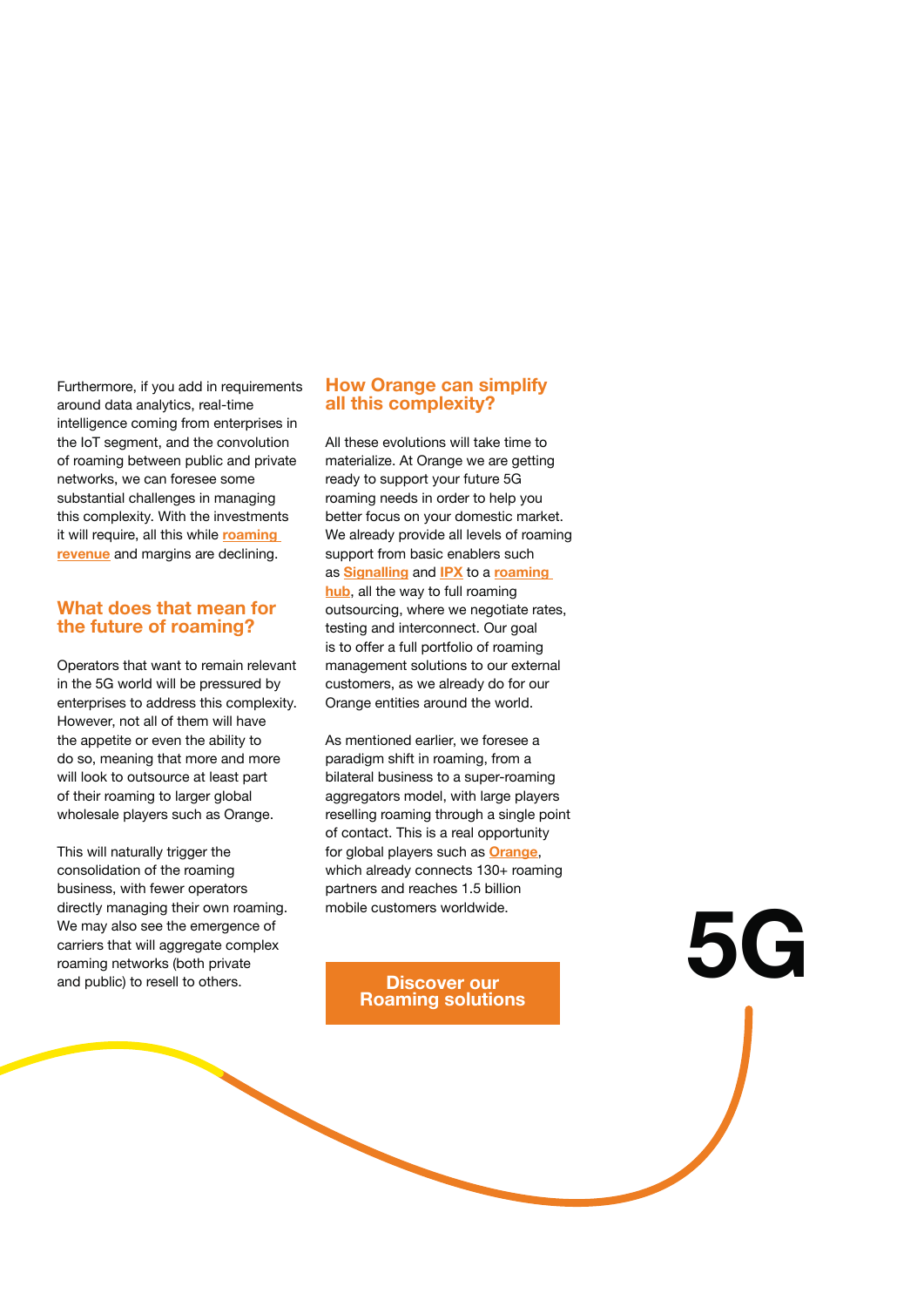### **Jumping into the future of connectivity with Dunant and AMITIE**

**Thanks to these two high-speed cables, Orange** offers totally secure end-to-end connectivity **between Europe and the United States. AMITIE plus the Dunant system are able to provide a unique experience in terms of performance and reliability.**

#### **Redundancy, huge bandwidth, ultra-low latency and security are at stake**

You or your customers have very specific requirements when it comes to data connectivity: huge bandwidth, ultra-low latency, optimum quality of service, worldwide coverage mixed with local capillarity and maximum security. In order to handle the increasing volume of data exchanged and to avoid any traffic disruptions, Orange has invested in these new **subsea transatlantic mega cables** with a total capacity of over 100 Tbits/s.

The award-winning **Dunant** cable led by Google in partnership with Orange is an innovative unique "hybrid" POP to MULTIPOP "terrestrial-subsea" connectivity approach that revolutionizes transatlantic data and

traffic exchanges. Thanks to Orange expertise and innovation, one of Orange's fiber pairs on Dunant was actually designed to "land" in Paris, as opposed to terminating the optical line in the coastal cable landing station in Saint-Hilaire-de-Riez. Moreover, the landing of the new **AMITIE** cable in France, near Bordeaux, is destined to become an international digital hub of vital importance. With completely different paths on sea and land and two distinct landing points, avoiding a Single Point of Failure, the new AMITIE cable will make these routes more secure by the end of 2022.

### **Redundancy**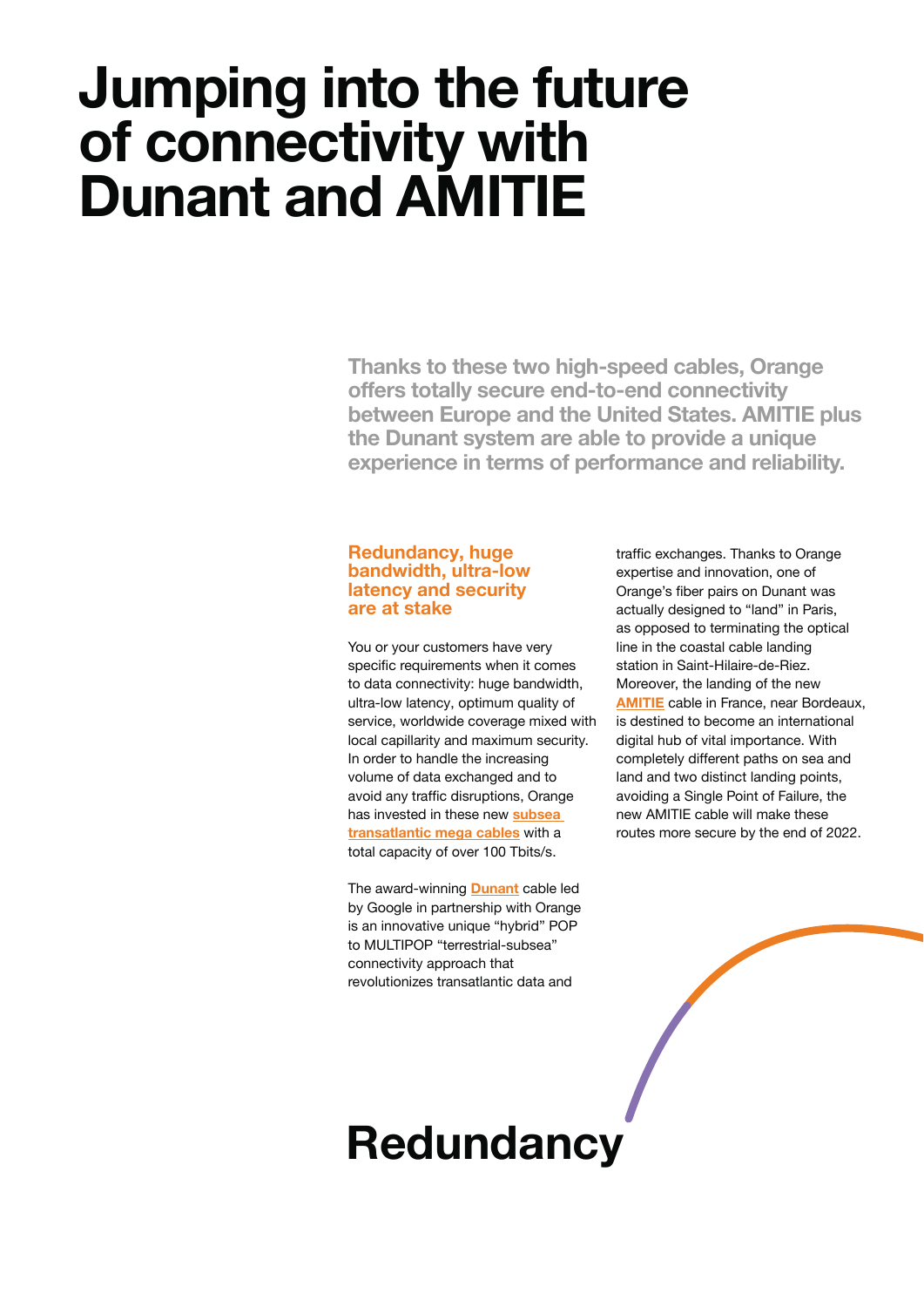### **A hub to reach Europe**

AMITIE and Dunant put Orange at the heart of the European platform used by various international networks to link to America as well as Africa and Asia. Through the Orange network architecture, Dunant offers a direct link from Ashburn to any POP in Europe: Frankfurt, London, Amsterdam, Paris and beyond. This groundbreaking "open cable" architecture proposes secure, fully redundant, enhanced granularity on this vital transatlantic link. It also offers an optimized delivery time thanks to the latest WDM technology. You can choose service agreements tailored to your needs from standard bandwidth to specific spectrum offers to fiber. It also sets new standards for energy savings, in line with Orange's commitment to a greener future.

#### **Securing the future growth in traffic on the busiest submarine route**

The traffic between Europe and North America doubles every two years. As it emerges, these cables will be the cornerstone to accommodate this future growth on different networks, guaranteeing continuous and reliable traffic. They are also designed to evolve at the same pace as future generations of optical transmission technologies and to maintain a high level of performance for at least the next 20 years.

#### **Discover Dunant and AMITIE**



**Orange won the "Project of**  the Year - Subsea" award **for the Dunant cable. This achievement is the result of our commitment to bring the market extensive innovative solutions in the field of connectivity and wholesale solutions.** 

# **Security**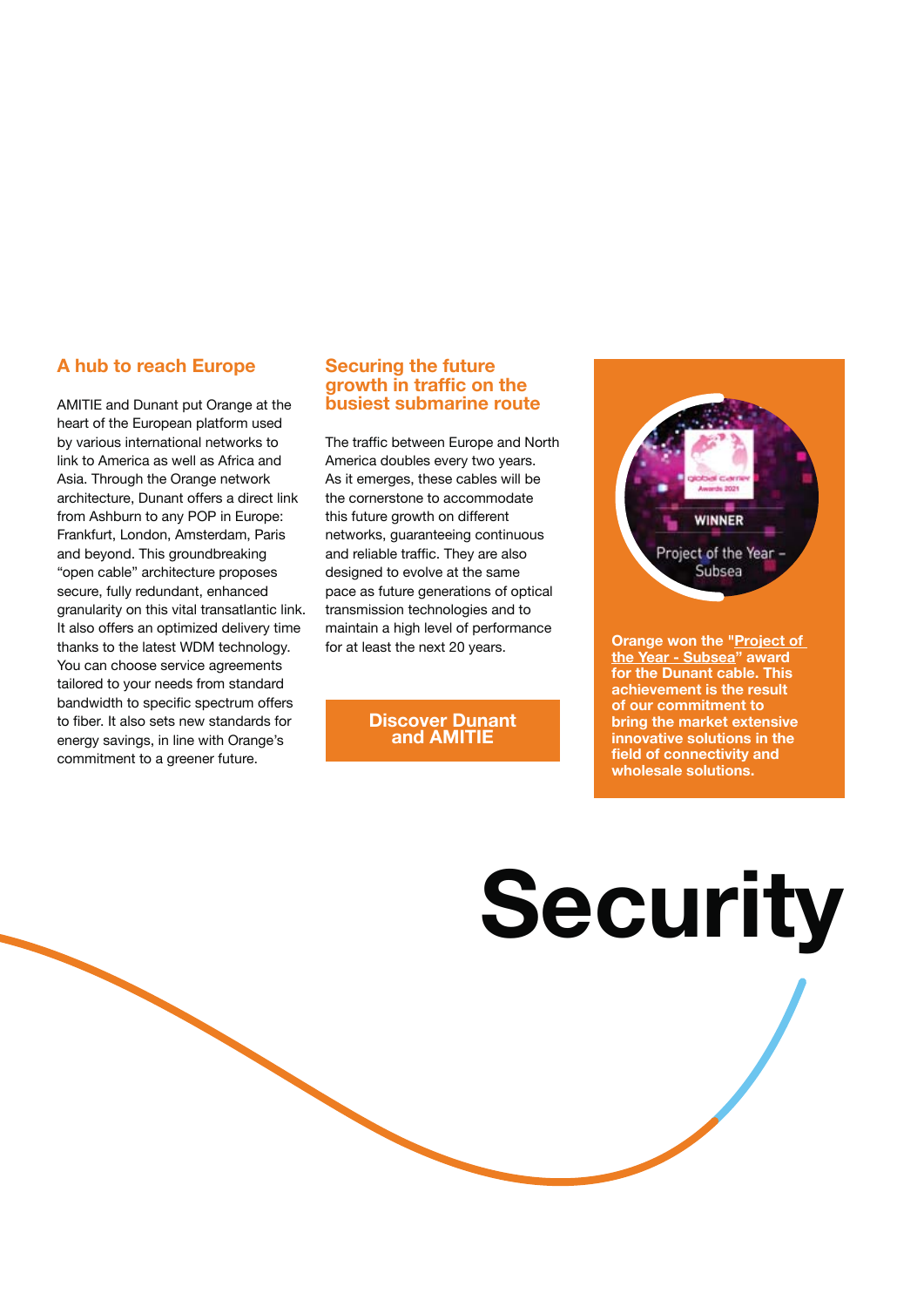### **Liquid Intelligent Technologies and Orange partner to expand network reach across Africa and build a safer digital society**

This **partnership** will give **Liquid** access to Orange's extensive network in West Africa, including the new **Djoliba** network. Likewise, it will give Orange access to Liquid's pan-African network. As a result, the two organizations will offer end-to-end high-speed connectivity and services across their networks, allowing existing and new customers in over 20 African countries greater access and opportunity to build their businesses.

Djoliba is the first unified superfast broadband network in the region that provides seamless connectivity with better availability thanks to network redundancy, security and excellent quality of service.

**II am very happy to announce this important partnership with Liquid Intelligent Technologies which will enable Orange to expand its broad portfolio of convergent solutions across Africa. It further demonstrates Orange's commitment across Africa to deliver highly reliable connectivity to its customers. Furthermore, this partnership also clearly illustrates Orange's unique expertise in cybersecurity and our crucial role in building a safer digital society."**

**Emmanuel Rochas CEO of Orange International Carriers.**



#### **Read the press release**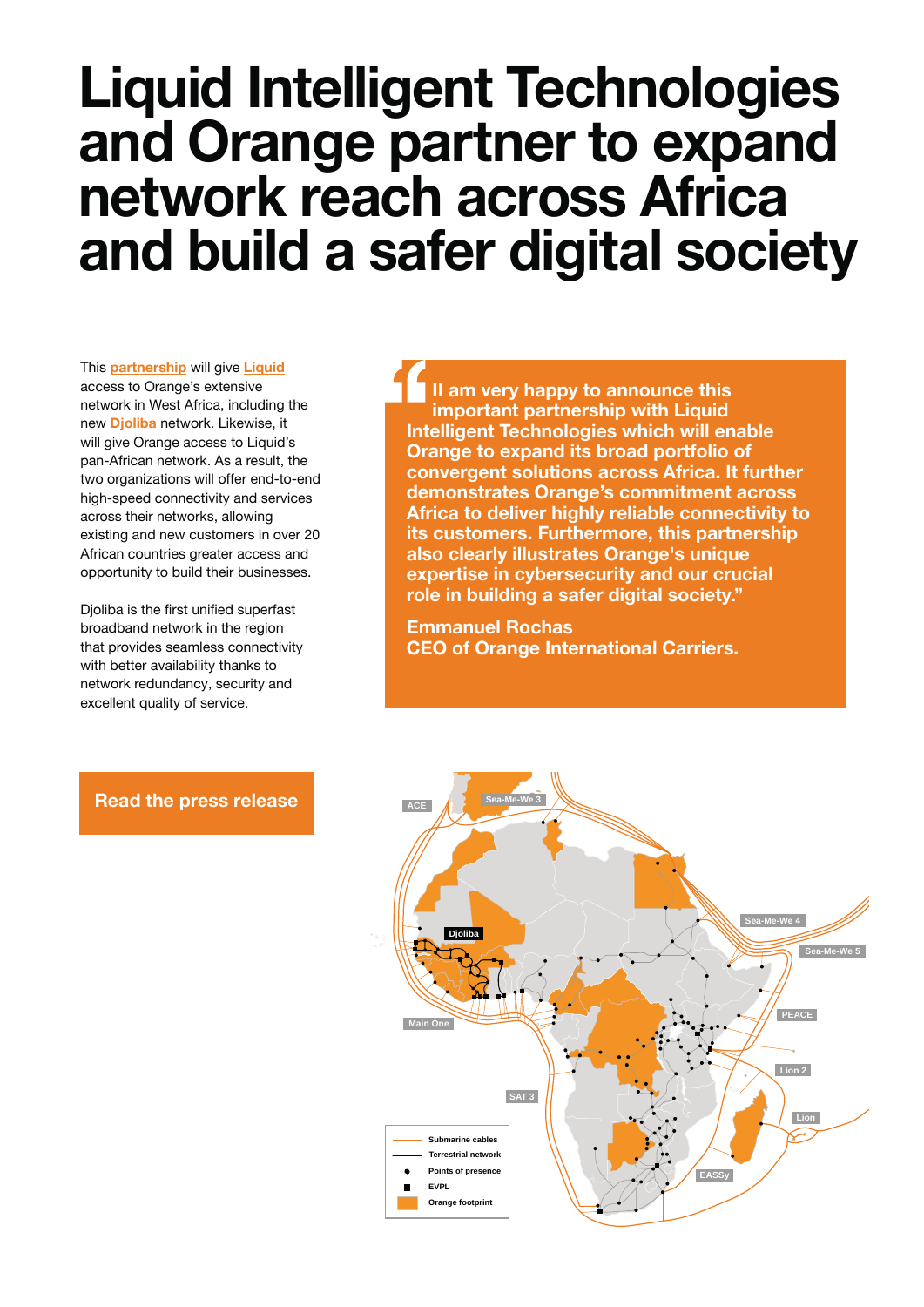## **Orange Marine, a committed company**

**Orange Marine specializes in submarine telecommunications from the initial design and engineering, to the installation of intercontinental or regional links, and maintenance of existing cables.** 

### **Environmental protection always in mind**

**Orange Marine** actively contributes to the development of a high-quality global network. As proof of this involvement, 75% of the Orange Marine fleet is electrically connected to the shore-based grid during stand-by and therefore produces no direct CO2 emissions. Since 2020, our ships docked in La Seyne-sur-Mer, France, only use green energy following the installation of solar panels. Orange Marine's sustainable development approach is a reality: integrated QSE (Quality Safety Environment) management system, use of electricity from renewable sources, elimination of disposable dishes, low-sulphur fuels for its entire fleet. We have a duty to you, our customers. But we must also be exemplary in the field of Corporate Social Responsibility.

### **A new eco-friendly eco-ship**

Our DNA prompts us to limit emissions and harmful aspects of our activities, both maritime and terrestrial. It also encourages us to integrate energy savings by adapting the speed of our vessels. With this **new vessel**, we are at the forefront of the most efficient technologies with the latest state-of-the-art equipment. In particular, the ship is designed to reduce fuel consumption, 25% lower than average existing cable ships, using a hybrid energy management system. Additionally, its ability to connect to the onshore power supply reduces carbon emissions when berthed.

**Discover Orange Marine**

### **Submarine cables**



**Orange Marine is one of the most experienced companies in this field and represents 15% of the**  world fleet of cable-layers. **So far it has installed more than 230,000 kilometers of fiber optic submarine cables in all the oceans. With 7 ships in operation, Orange Marine boasts over 100 years of experience in this specific industry.** 

### **Sustainable**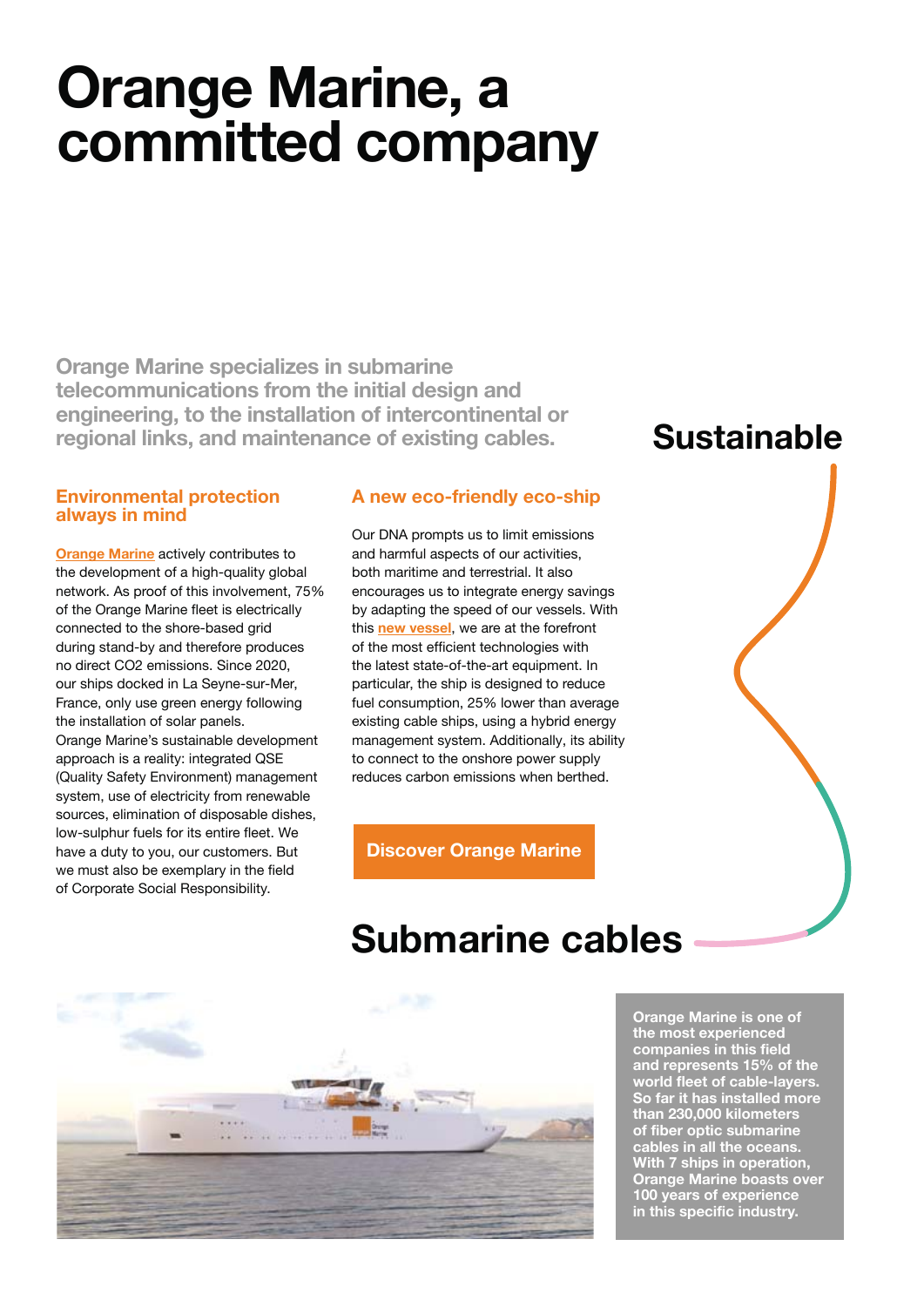# **Your satisfaction drives us to improve**

**Every year, Orange International Carriers conducts a customer satisfaction survey. The aim is to take the pulse of our customers. It also helps us to improve our services and provide you with an ever better customer experience. The "Best Wholesale Operator" award we won at the World Communication Awards should encourage us to go further in the pursuit of excellence.** 

### **90% of our customers commend us**

Our commercial relationship has been strengthened with 9 out of 10 of our customers praising us. This is a fantastic achievement for our sales teams and a real source of pride. In your feedback, some of you affirmed that "Orange always provides great sales support and an excellent response to all queries" while others said "the level of professionalism of IC staff during the project phases and in operation are the reasons why I gave a score of 10."

#### **Orange International Carriers is your preferred partner**

85% of our customers recommend us and this figure has been steadily increasing over the last 5 years. It also shows that 75% of respondents have a strong preference for Orange as a business partner. This is reflected in a Net Promoter Score (NPS) of 24, a score that remains stable despite the context and confirms that you appreciate the new support options we offer.

### **Autonomy and customer service are key**

To improve your customer experience and increase your empowerment, we need to encourage the use of **digital tools**. We've found that they act as a catalyst for customer satisfaction, increasing NPS by 20 points. Customer service is therefore critical to create an outstanding business relationship. That's why we support you and improve the level of service we provide by increasing our responsiveness, the excellence of our responses and by offering a wide range of **solutions**.



### **We thank you warmly for your trust.**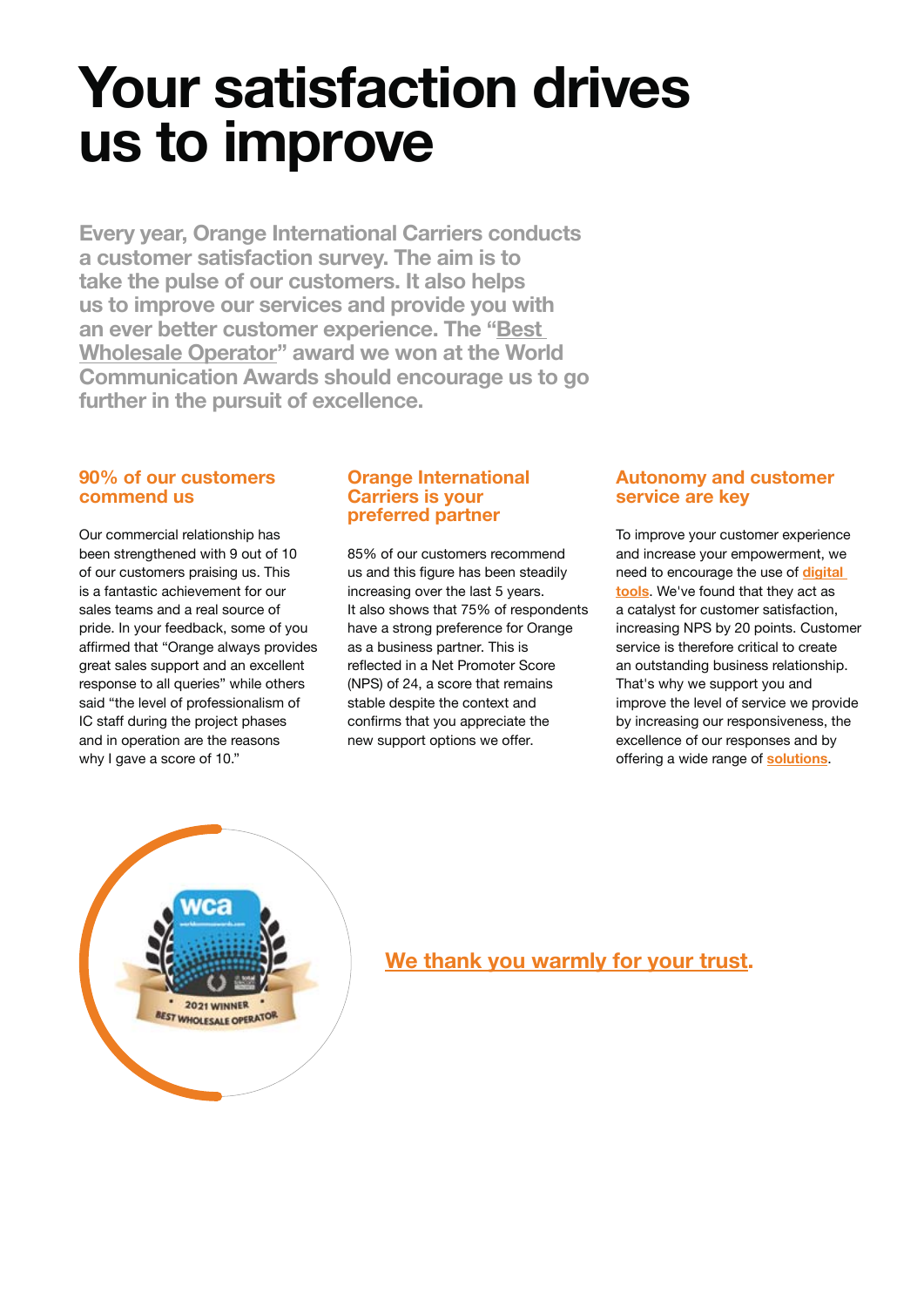# **Our focus is growing your business**

**Whether you are an Operator, a Content Provider or a pure Wholesaler, an international or a regional player, Orange International Carriers is your trusted partner. We are proud to work alongside you for a fully tailored response to your needs with our**  comprehensive portfolio of flexible and innovative **solutions.** 

### **Quality of service**

"To keep growing our **messaging** business globally, we need European, African and Middle Eastern routes, and these are the destinations that we know for sure that Orange can deliver with excellent quality of service." **Janett Tardiff - SMS Wholesale Manager, ComputerTel. Inc.**

### **Peace of mind**

"Orange now enhances our global **IP Transit** footprint. The level of service and commitment on the client management side, quality IP Transit and subsea cable redundancy make it a no-brainer to partner with Orange." Dean Pillay - CEO, Agile **Solutions Provider**

### **Routing**

"There was a critical need to diversify our upstream providers. We knew that Orange's IP service provides one of the best routing offers. We aim to level up our transit through this diversification." **Mark Fernan - Account Director, IX Telecom**

### **Connectivity**

"We signed a contract with Orange International Carriers for a 10 Gb **International Private Line** to interconnect Europe and Asia. The new terrestrial route was made possible through Orange's new **Point of Presence** in Singapore, allowing to create a direct connection with Frankfurt." **Dan Pitts - Senior Manager for Network Planning, Intelsat**

### **Enhanced security**

"I'm very pleased to hear that **RPKI** origin validation is now fully deployed in your network, and that, thanks to you, the internet routing table is now even more secure. You are clearly demonstrating your leadership among the international providers. We're very happy to be one of your Partners!" **Jérôme Fleury - Director of Network Engineering, Cloudflare**

### **Customer**

# **Commitment**